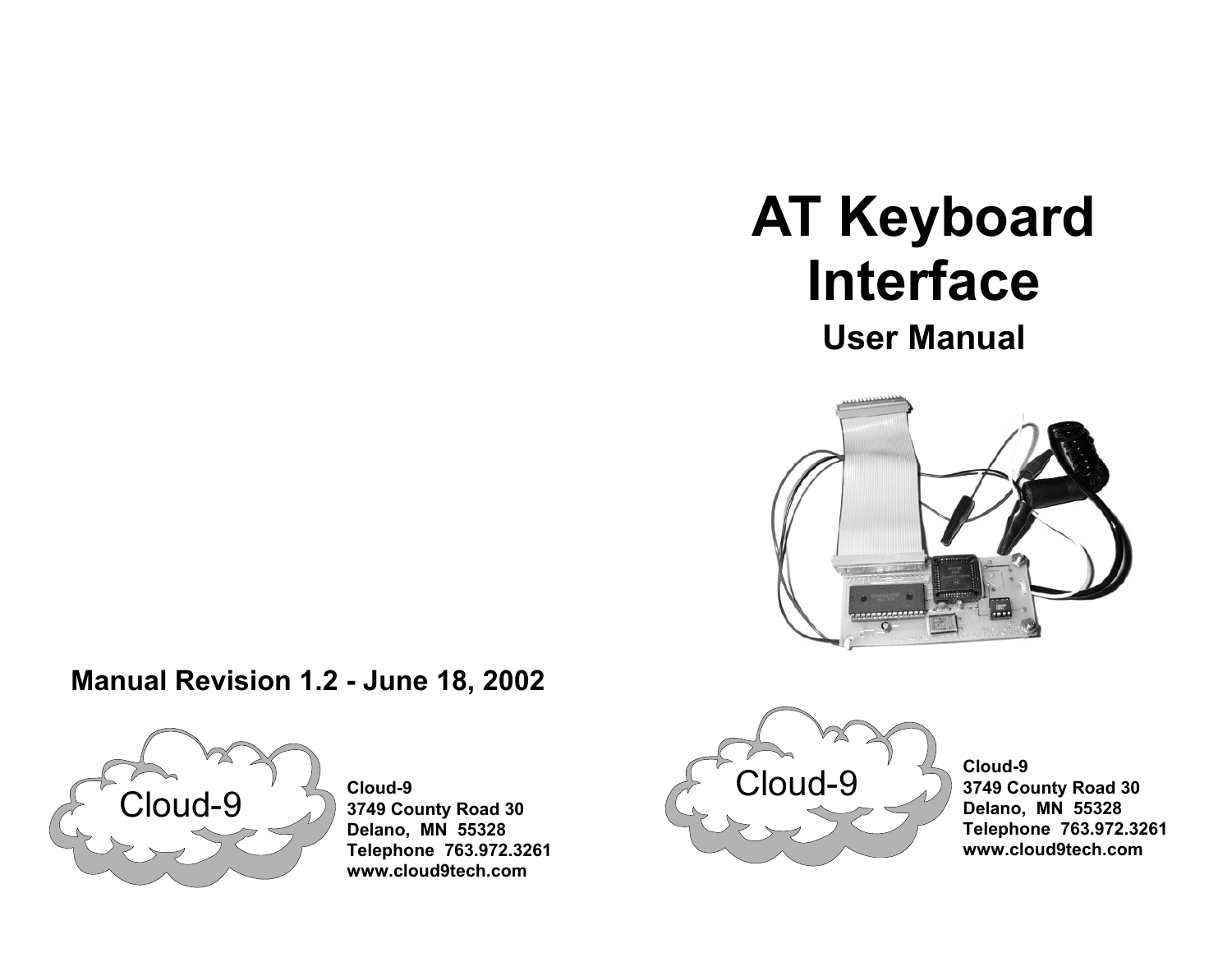AT Keyboard Interface © 2002 Cloud-9 All Rights Reserved

All portions of this hardware are copyright and are the proprietary and trade secret information of Cloud-9. Use, reproduction or publication of any portion of this material without the prior written authorization of Cloud-9 is strictly prohibited.

> AT Keyboard Interface User Manual © 2002 Cloud-9 All Rights Reserved

Reproduction or use of any portion of this manual, without express written permission from Cloud-9, is prohibited. While reasonable efforts have been made in the preparation of this manual to assure its accuracy, Cloud-9 does not assume liability resulting from any errors in or omissions from this manual, or from the use of the information contained herein.

Special thanks to Dana Peters for his permission to use his design.

## **Both Key Maps**

| PC key           | CoCo key           |
|------------------|--------------------|
| <b>ESC</b>       | <b>Break</b>       |
| F11              | F <sub>1</sub>     |
| F <sub>12</sub>  | F <sub>2</sub>     |
| PrintScn         | Clear              |
| Tab              | <b>Right arrow</b> |
| <b>Backspace</b> | Left arrow         |
| Pause            | Unused             |
| Ctrl Alt Del     | <b>RESET</b>       |

## **Keyboard LEDs**

| <b>Key</b>         | On                      | Off                               |
|--------------------|-------------------------|-----------------------------------|
| <b>Scroll Lock</b> | CoCo<br>map mode        | key PC key map mode               |
| Num Lock           | Keypad<br>generates     | Keypad gives macros, arrows       |
| Caps Lock          | shifted (PC<br>key map) | Alpha Keys Alpha keys not shifted |

Special thanks to Dana Peters for making such a wonderful interface and allowing the community to benefit from his hard work. If you have any problems with the installation please contact Cloud-9.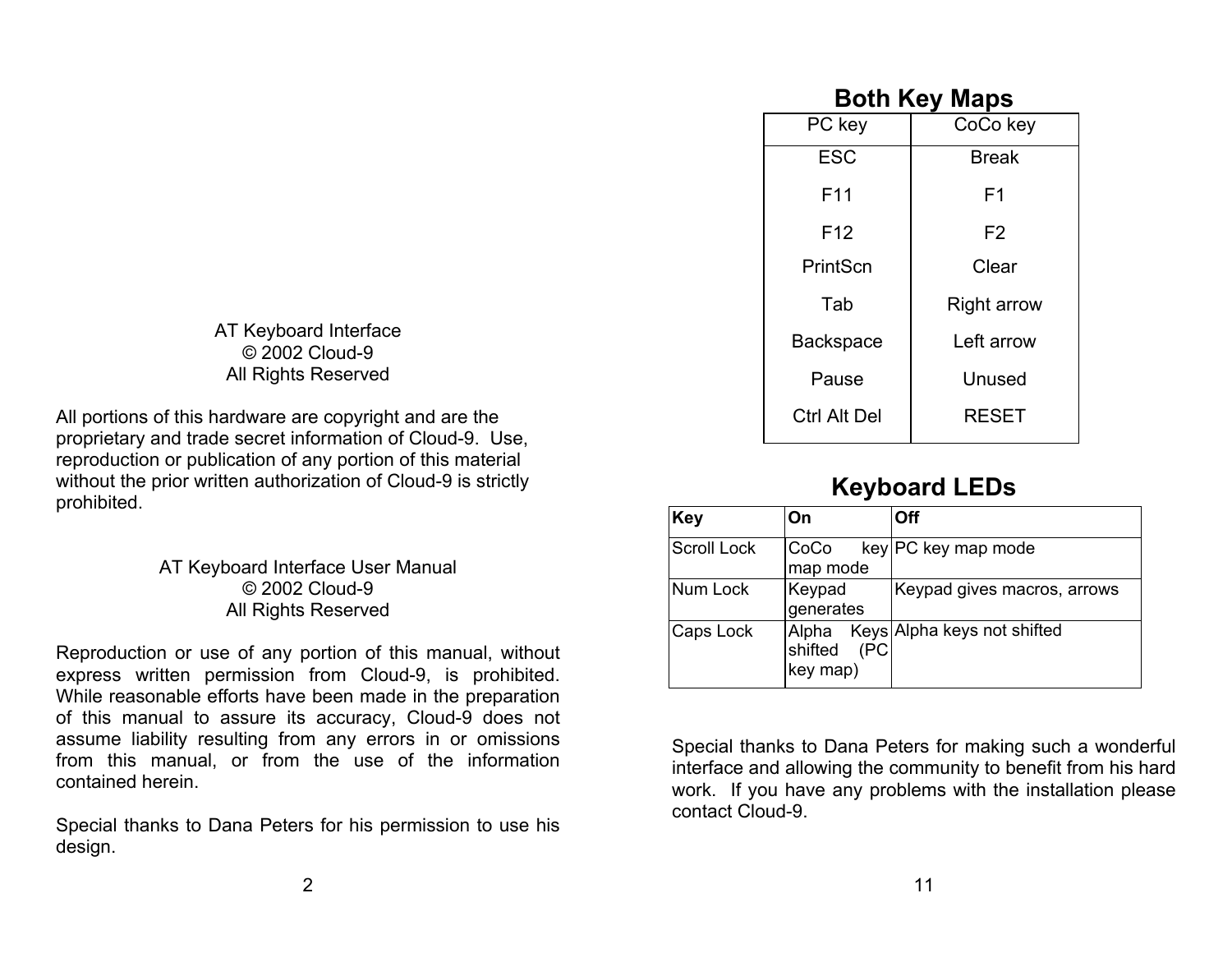# Key Map References

# **CoCo Key Map**

| PC Key | CoCo Key |
|--------|----------|
|        | බ        |
|        | Clear    |
|        |          |

## **PC Key Man**

| PC key            | CoCo key           |
|-------------------|--------------------|
| ◟                 | Shift @            |
|                   | Ctrl 3             |
| Λ                 | Ctrl 7             |
|                   | Ctrl -             |
| <b>Shift Caps</b> | Shift <sub>0</sub> |
| [                 | Ctrl 8             |
| 1                 | Ctrl 9             |
| {                 | Ctrl,              |
| }                 | Ctrl.              |
| Ι                 | Ctrl /             |
|                   | Ctrl 1             |

# **Table Of Contents**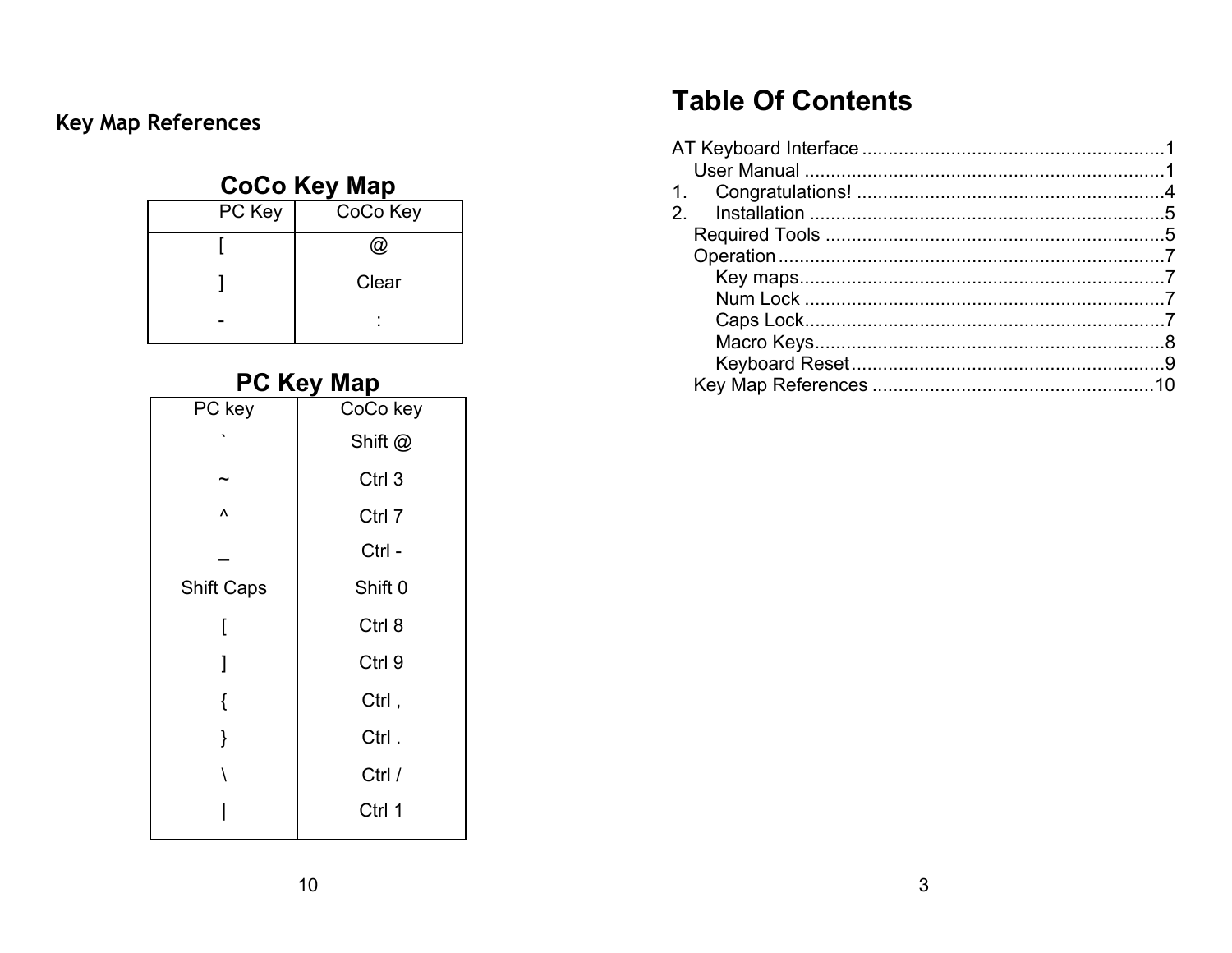# 1.Congratulations!

Thank you for purchasing the AT Keyboard Interface, another one of the fine products offered by Cloud-9. This product was designed to be used with the Radio Shack TRS-80 Color Computer 2, and the Tandy Color Computer 3.

The interface connects to the CoCo via the standard keyboard connector. Because it emulates a real CoCo keyboard at the hardware level, no special software drivers are required. This also ensures the PC keyboard will work with all software, even those programs which access the hardware directly (many do). Besides providing ordinary keyboard facilities, the interface also sports a few extra features. The extra keyboard keys can be used as programmable macro keys. The macros can be re-defined at any time using the keyboard, and are stored indefinitely. The ability to reset the computer via the CTRL ALT DELETE key sequence is also provided to perform a CoCo RESET. This interface can connect to the CoCo 2 and 3 and any 101-key PC "AT" keyboard. Please note that the older 84-key XT keyboards are not supported.

the recording. The recording will also stop if the sequence exceeds 32 bytes in length. To erase a macro, simply press shift macrokey twice to record a null macro. To play a macro, press macrokey. The keys are played back at a predetermined rate which cannot be adjusted. The playback is not affected by the state of the keyboard caps lock when invoked; the state of the keyboard caps lock is significant only when the macro is recorded. In contrast, the state of the CoCo caps lock does not affect the recording, but it is significant when the macro is played back. Note that while recording a macro, it is best to avoid key roll-over in order to reduce the number of bytes needed to store the macro. Rollover occurs when while typing quickly you press a second key before releasing the first one. Because of how the keys are stored when a macro is recorded, a two key sequence without roll-over takes 2 bytes, where as with roll-over, the same sequence takes 4 bytes.

The 32 byte limit is exceeded much more easily if overlapping key sequence information is unnecessarily stored due to roll-over. As a rule of thumb, type slowly when recording macros.

#### *Keyboard Reset*

Another desirable feature of the interface is the ability to reset the CoCo via the CTRL ALT DELETE key combination. Pressing SHIFT CTRL ALT DELETE CAuses the interface to hold down the CoCo's CTRL And ALT keys while resetting. This is useful for forcing a cold restart on the CoCo 3.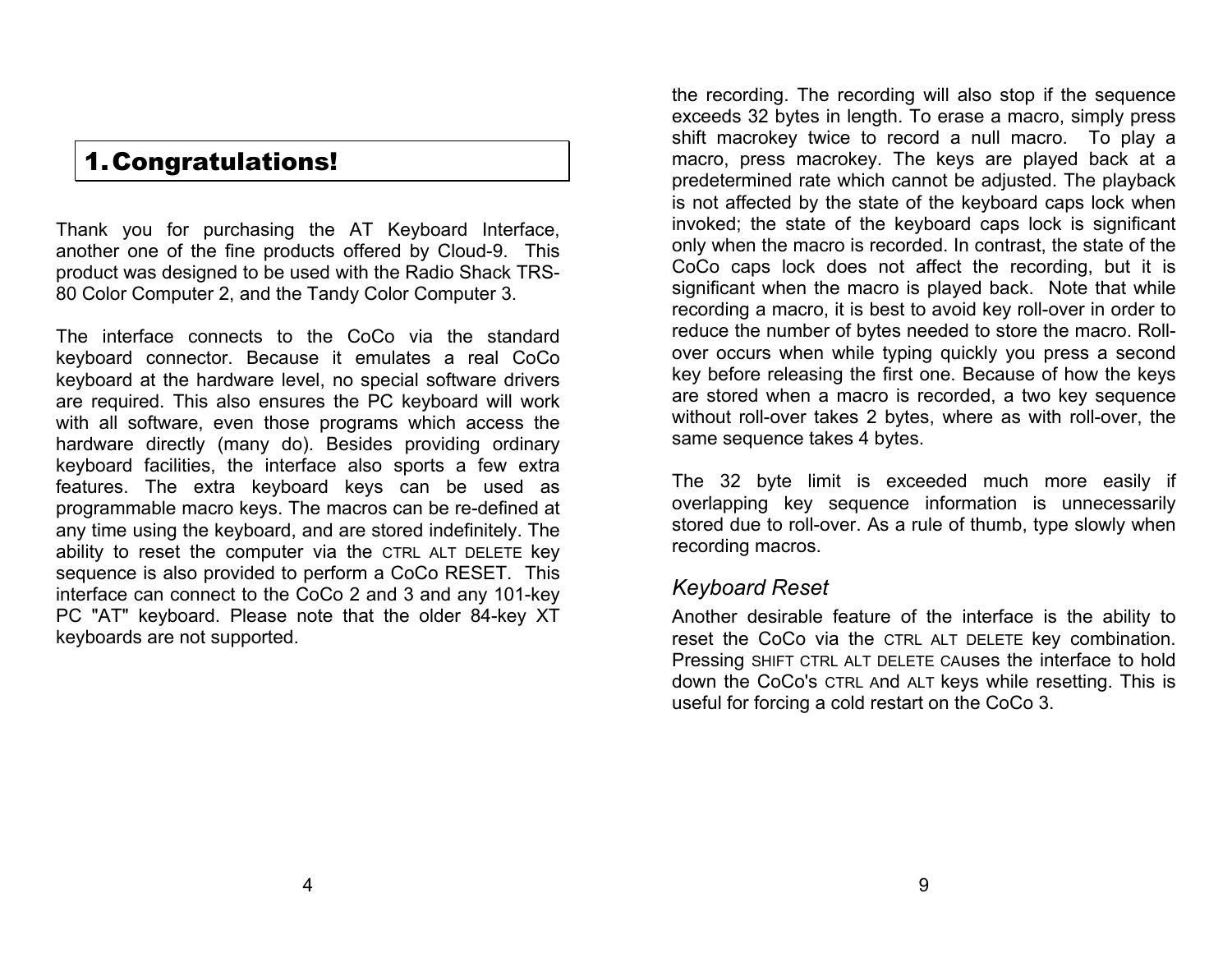(BASIC) or CTRL 0 (OS-9) to toggle the computer's caps lock state. Note that keyboard caps lock is not effective in CoCo key map mode. Use SHIFT 0 to toggle BASIC's caps lock state while in CoCo key map mode.

## *Macro Keys*

One of the best features of this interface is it's ability to use the extra keys on the AT keyboard as macro keys. A prerecorded sequence of keystrokes can be associated with each macro key. The sequence is re-played whenever the key is hit. This is especially useful for commonly used commands, and for defining application specific key combinations for the named keys such as INSERT and PAGE UP. The macro sequences are re-definable at any time through the keyboard, and are saved indefinitely. Each of the 16 available macro keys can have up to 32 keystrokes stored. The sequence is stored exactly as typed, including overlapping keystrokes (one key held down while another is pressed).

The timing of keystrokes is not stored, so the keys are replayed at a fixed rate regardless of the delay between keystrokes when recorded. The macro keys are F1 through F10**,** and the keys INSERT, DELETE, HOME, END, PAGE UP, and PAGE DOWN.

To define a macro key, perform the following steps:

- 1. Press shift macrokey.
- 2. Type the sequence of characters you want recorded.
- 3. Press shift macrokey again.

The macro keys pressed in the first and third steps must match for the sequence to be stored (as a guard against accidentally re-defining a macro). You cannot use macro key while recording another macro. An attempt to do so will stop

## 2.Installation

The following is a step by step instruction guide on how to install your new AT Keyboard Interface board into your system. Before you start, make sure that you have the AC power plug removed from the wall. If a multi-pack is present, make sure that the power is removed from it and it removed from the CoCo's cartridge port. Make sure that you have a static free area when performing this installation.

## **Required Tools**

1. Phillips screwdriver

The interface plugs right into the CoCo's mylar keyboard connector.

- 1. Remove all screws on the bottom of the computer. Note that the shorter screws are removed from the front of the computer by the keyboard.
- 2. Remove the keyboard from it's mounting position and motherboard connection.
- 3. Plug the interface into the mylar keyboard connector so that it is closest to the front of the CoCo's case. Inspect the pins to ensure they are aligned with the contacts on the mylar connector. The AT keyboard connector's jack will be face the CoCo's cartridge port.